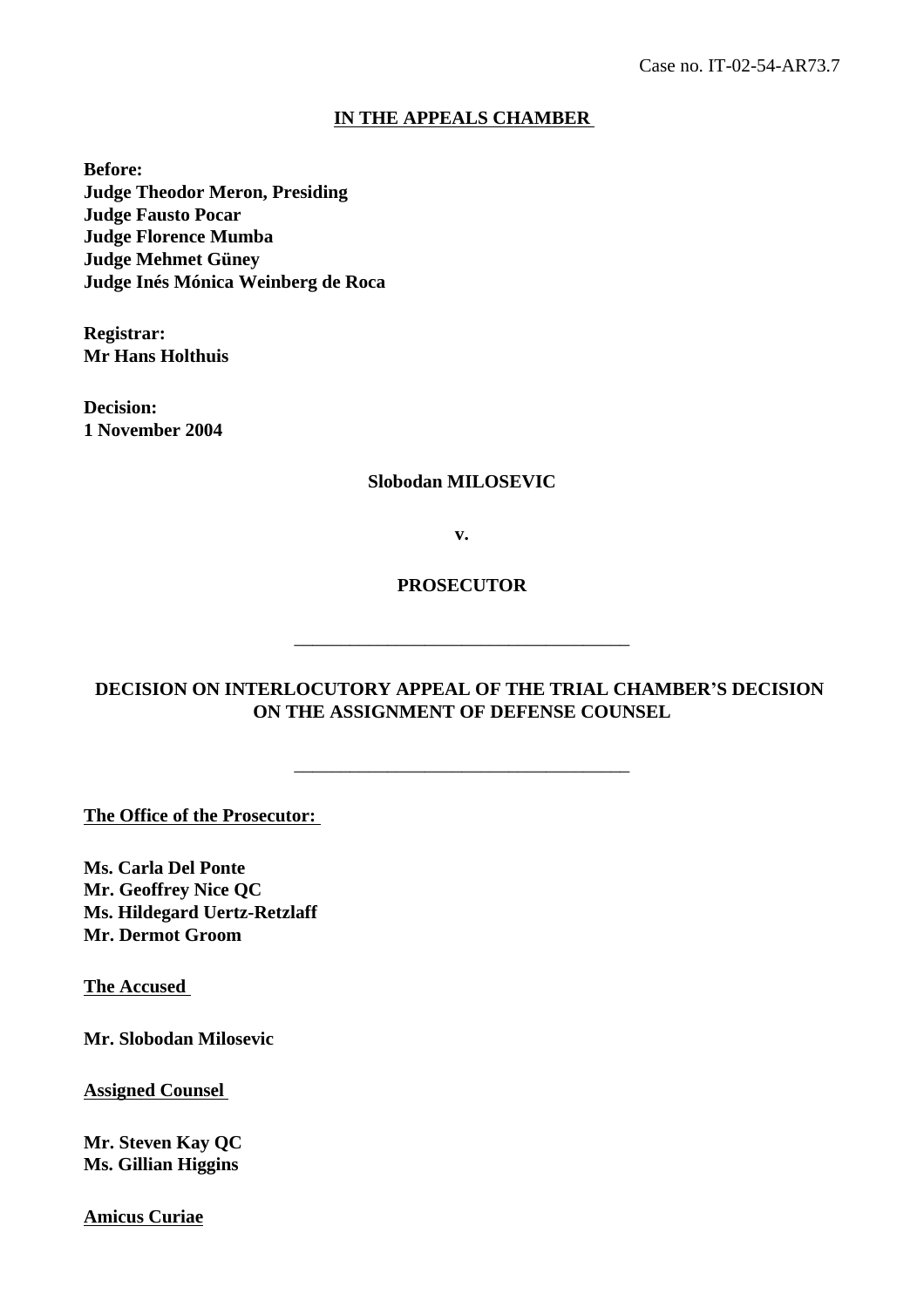# **Prof. Timothy McCormack**

1. The Appeals Chamber of the International Criminal Tribunal for the Prosecution of Persons Responsible for Serious Violations of International Humanitarian Law Committed in the Territory of the Former Yugoslavia since 1991 ("Tribunal" or "ICTY ") is seized of the "Appeal Against the Trial Chamber's Decision on Assignment of Defence Counsel (Corrigendum)" filed by Assigned Counsel for Slobodan Milosevic on 29 September 2004.

## Background

2. This appeal arises from the trial of Slobodan Milosevic for crimes allegedly committed while he was President of the Republic of Serbia and, subsequently, President of the Federal Republic of Yugoslavia. Milosevic is charged with perpetrating multiple crimes against humanity, grave breaches of the Geneva Conventions of 1949, and a series of violations of the laws or customs of war. The lengthy and complex list of charges against him was originally contained in three separate indictments for each of three geographic regions – Kosovo, Croatia, and Bosnia – but has since been consolidated for a single trial, $\frac{1}{x}$  which began on 12 February 2002.

3. Throughout these proceedings – and well before his actual trial began – Milosevic has insisted on his right to represent himself, rejecting all suggestions that counsel should be appointed to represent him. And since the first Status Conference on 30 August 2001, the Trial Chamber has consistently recognized Milosevic's right to do so, concluding that "the Accused has a right to counsel, but he also has a right not to have counsel." $\frac{2}{7}$  $\frac{2}{7}$  $\frac{2}{7}$  The Trial Chamber has also emphasized its view, however, that "the right to defend oneself in person is not absolute."<sup>[3](#page-7-2)</sup> While starting from the assumption that imposing counsel on an unwilling defendant "is not normally appropriate in adversarial proceedings such as these," the Trial Chamber has made clear its intention to "keep the position under review."<sup>[4](#page-7-3)</sup>

4. Over the course of the trial, Milosevic's health problems have posed steadily growing difficulties for both him and the Trial Chamber. He has long suffered from two chronic cardiovascular conditions: severe essential hypertension and hypertrophic heart disease. Medical reports ordered by the Trial Chamber in July 2002 revealed that the stress of the trial had so badly exacerbated these two conditions that careful monitoring by a cardiologist would be necessary throughout the proceedings. $\frac{5}{5}$  Based on the medical advice of the examining physicians, the trial thereafter proceeded on the understanding that, when Milosevic's blood pressure elevated to unacceptable levels, an adjournment would be necessary until his condition returned to normal. And adjourned it frequently was. During the two-year presentation of the Prosecution's case, proceedings had to be suspended thirteen times because of Milosevic's ill health, for a total of 66 days.<sup>6</sup> Even during periods of good health, the Trial Chamber's working schedule was substantially constrained by doctors' recommendations of a reduced hearing schedule. In order to allow Milosevic to recover from the exertions of trial, the Trial Chamber initially mandated four consecutive rest days between every two weeks of hearings. After signs of a further downturn in Milosevic's health, however, that period had to be increased to four days of rest for every week of trial, yielding a sitting schedule of three days per week. $\frac{7}{2}$  $\frac{7}{2}$  $\frac{7}{2}$ 

5. Through the summer of 2004, there had been little indication this situation could be expected to ameliorate. To the contrary, Milosevic's health actually "seemed to decline rather than improve" with time, $\frac{8}{3}$  $\frac{8}{3}$  $\frac{8}{3}$  presenting particular problems during this calendar year. After the Prosecution rested its case on 25 February 2004, the Trial Chamber scheduled the opening of Milosevic's defense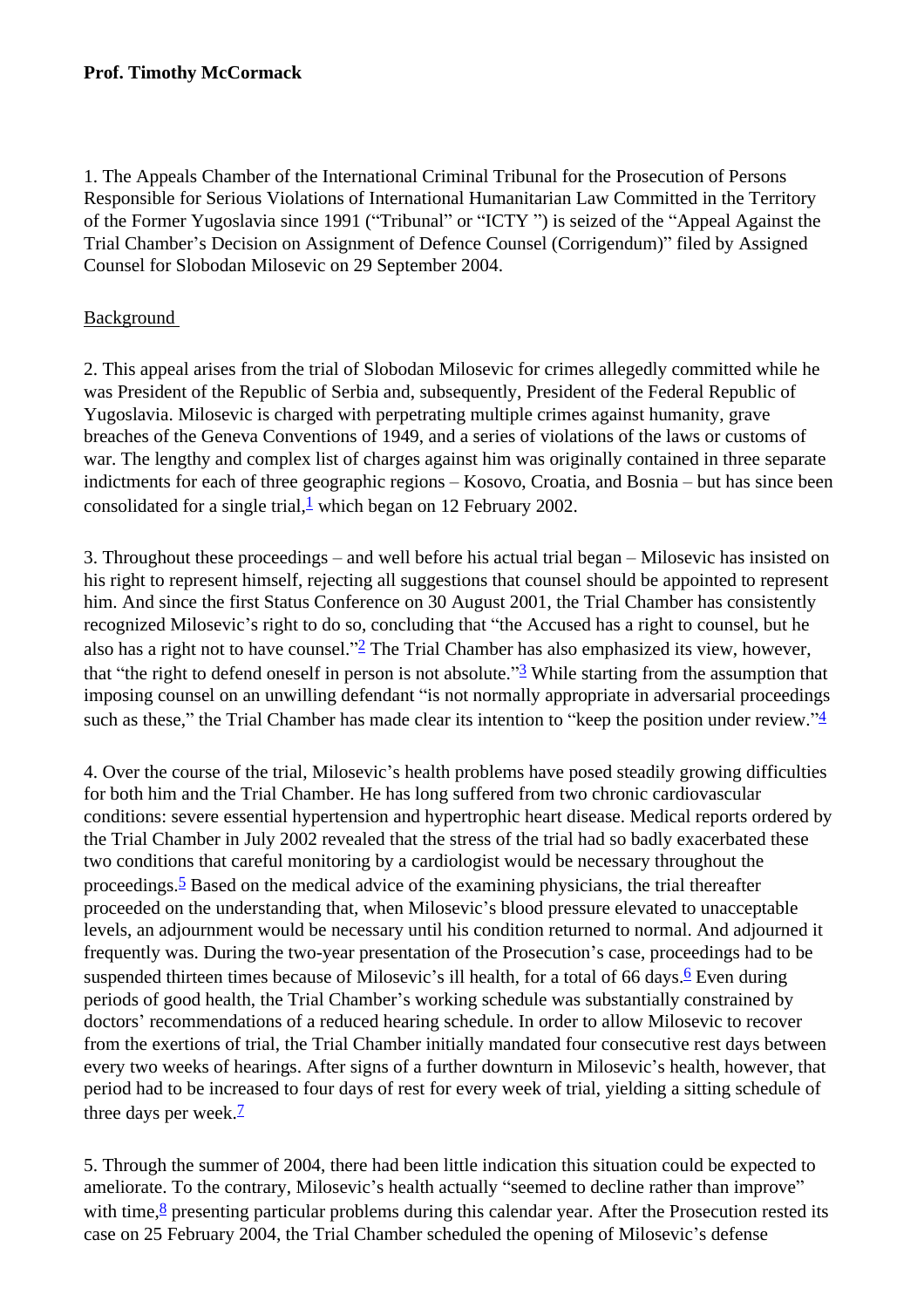presentation for 8 June 2004. But even though that three-month delay was already intended to account for "the illness of the Accused," $\frac{9}{2}$  $\frac{9}{2}$  $\frac{9}{2}$  continuing bouts of bad health necessitated five more postponements of Milosevic's opening statement.<sup>10</sup> The second phase of the trial ultimately commenced on 31 August 2004 with a two-day opening statement by Milosevic – more than six months after the close of the Prosecution's case. $\frac{11}{12}$ 

6. In the face of Milosevic's mounting health problems, the Trial Chamber decided to "carry out a radical review of the trial process and the continuation of the trial in the light of the health problems of the Accused, which are clearly chronic and recurrent based on the most recent report from the doctor." $\frac{12}{2}$  The Trial Chamber ordered two separate medical examinations to assess Milosevic's fitness to continue representing himself: one by Milosevic's treating physician, and one by an independent cardiologist with no prior involvement in the case.<sup>[13](#page-7-12)</sup> Both doctors concluded that, given the current state of Milosevic's health, there was a real risk that a life-threatening hypertensive emergency would develop if he continued to represent himself under the scheduling regime in place at that time. They further concluded that the scheduling accommodations necessary to allow Milosevic to represent himself without gravely endangering his health would significantly delay the progress of the trial. $\frac{14}{1}$  $\frac{14}{1}$  $\frac{14}{1}$ 

7. After reviewing the medical evidence and considering its experience with the trial to that point, the Trial Chamber ruled at a hearing on 2 September 2004 that counsel would be assigned to Milosevic notwithstanding his strenuous objections.<sup>[15](#page-7-14)</sup> As explained in its subsequent written decision, the Trial Chamber found that

the risk to the health, and indeed the life, of the Accused and the prospects that the trial would continue to be severely disrupted [are] so great as to be likely to undermine the integrity of the trial process. There [is] a real danger that this trial might last for an unreasonably long time or, worse yet, might not be concluded should the Accused continue to represent himself without the assistance of counsel. In the face of these circumstances, it would [be] irresponsible to allow the Accused to continue to represent himself. No court, mindful of its duty to ensure a fair and expeditious trial and its inherent responsibility to preserve the integrity of its proceedings, could countenance this....

In light of the history of the case and the conclusions that the Trial Chamber had reached, the Chamber [is] of the opinion that it was necessary to relieve the Accused of the burden of conducting his own case with a view to stabilising his health to ensure, so far as possible, that the trial proceeds with the minimum of interruption in a way that will permit the orderly presentation of the Accused's case and the completion of the trial within a reasonable time in his interests and the interests of justice: in other words, to secure for the Accused a fair and expeditious trial.<sup>[16](#page-7-15)</sup>

The next day, the Trial Chamber issued an order specifying the working arrangement between Milosevic and Assigned Counsel. That order stated:

(1) It is the duty of court assigned counsel to determine how to present the case for the Accused, and in particular it is their duty to:

> (a) represent the Accused by preparing and examining those witnesses court assigned counsel deem it appropriate to call; (b) make all submissions on fact and law that they deem it appropriate to make; (c) seek from the Trial Chamber such orders as they consider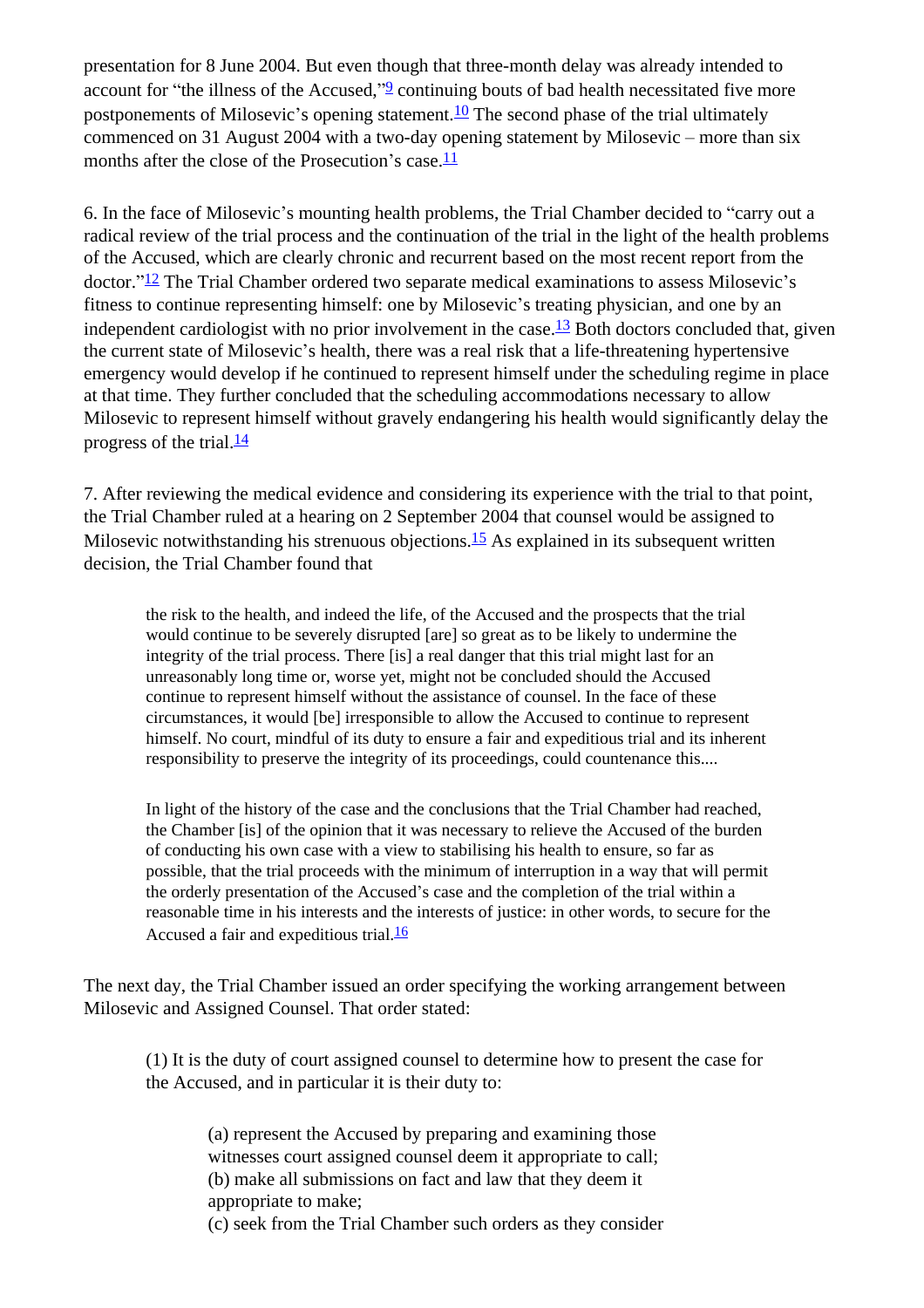necessary to enable them to present the Accused's case properly, including the issuance of subpoenas;

(d) discuss with the Accused the conduct of the case, endeavour to obtain his instructions thereon and take account of views expressed by the Accused, while retaining the right to determine what course to follow; and

(e) act throughout in the best interests of the Accused;

(2) The Accused may, with the leave of the Trial Chamber, continue to participate actively in the conduct of his case, including, where appropriate, examining witnesses, following examination by court assigned counsel;

(3) The Accused has the right, at any time, to make a reasonable request to the Trial Chamber to consider allowing him to appoint counsel; and

(4) Court assigned counsel is authorised to seek from the Trial Chamber such further orders as they deem necessary to enable them to conduct the case for the Accused[.17](#page-7-16)

The Trial Chamber thus contemplated the possibility of allowing Milosevic to continue "active[] participat[ion] along with counsel in the preparation and presentation of his case," even to the extent of "giving evidence, examining and re-examining witnesses as permitted by the Chamber, selecting and submitting documentary evidence, and making final submissions on the evidence." $\frac{18}{18}$  $\frac{18}{18}$  $\frac{18}{18}$  However, his participation would be secondary to that of Assigned Counsel and strictly contingent on the discretionary permission of the Trial Chamber in any given instance.

8. Upon Assigned Counsel's motion, the Trial Chamber certified an interlocutory appeal of its decision to impose counsel.<sup>[19](#page-7-18)</sup> Applying Rule 73(B) of the Rules of Procedure and Evidence, the Trial Chamber reasoned that the assignment of counsel could significantly affect the fair and expeditious conduct of the proceedings or outcome of the trial, and that an immediate resolution of Milosevic's challenge would materially advance the proceedings.  $\frac{20}{2}$  This appeal followed swiftly on the heels of certification.

### Standard of Review

9. As the Appeals Chamber has previously noted, a Trial Chamber exercises its discretion in "many different situations – such as when imposing sentence, in determining whether provisional release should be granted, in relation to the admissibility of some types of evidence, in evaluating evidence, and (more frequently) in deciding points of practice or procedure." $\frac{21}{21}$  $\frac{21}{21}$  $\frac{21}{21}$  A Trial Chamber's assignment of counsel fits squarely within this last category of decisions. It draws on the Trial Chamber's organic familiarity with the day-to-day conduct of the parties and practical demands of the case, and requires a complex balancing of intangibles in crafting a case-specific order to properly regulate a highly variable set of trial proceedings. The Appeals Chamber therefore reviews the Trial Chamber's decision only to the extent of determining whether it properly exercised its discretion in imposing counsel on Milosevic.

10. In reviewing this exercise of discretion, the question is not whether the Appeals Chamber agrees with the Trial Chamber's conclusion, but rather "whether the Trial Chamber has correctly exercised its discretion in reaching that decision." $22$  In order to challenge a discretionary decision, appellants must demonstrate that "the Trial Chamber misdirected itself either as to the principle to be applied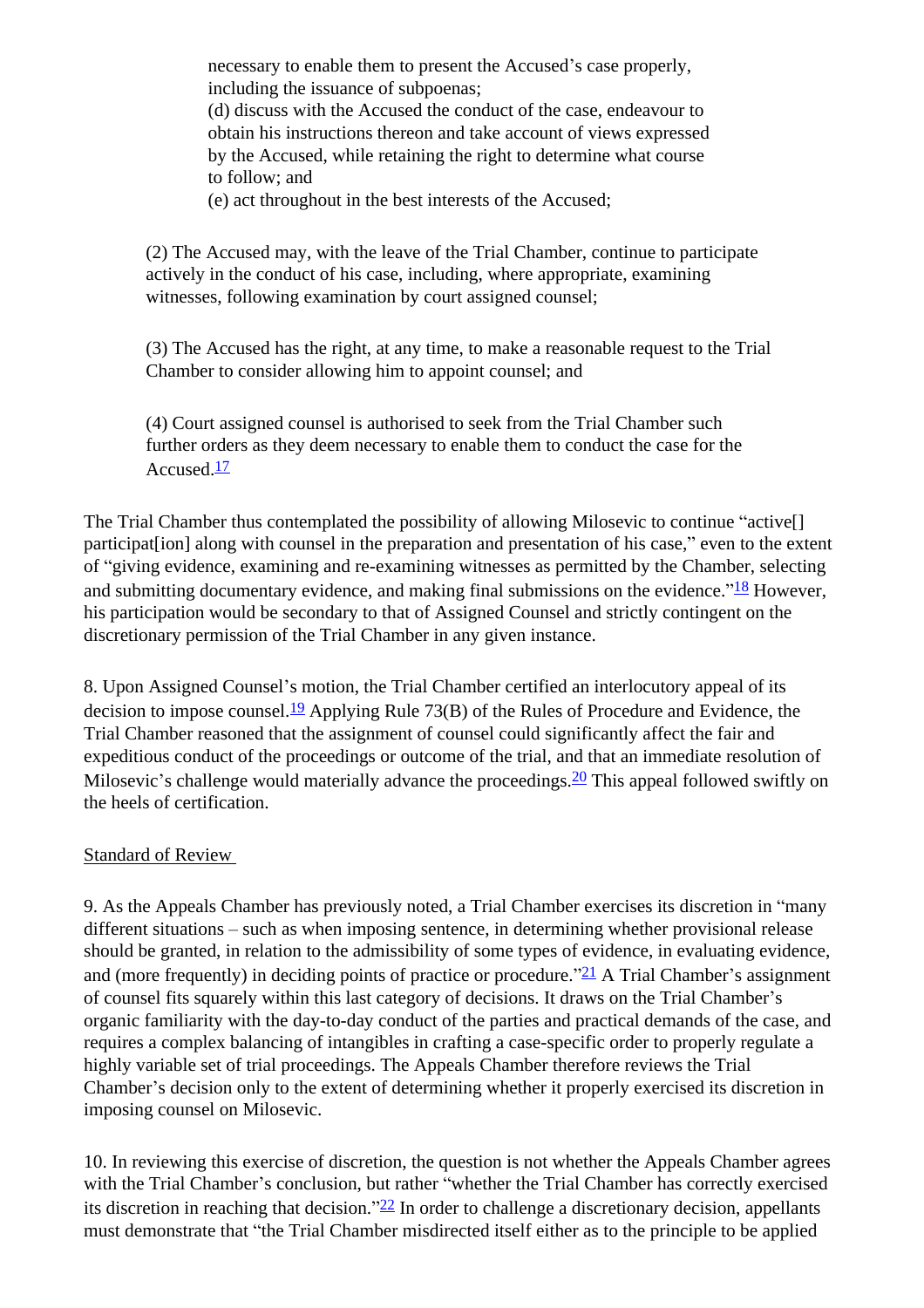or as to the law which is relevant to the exercise of the discretion," or that the Trial Chamber "[gave] weight to extraneous or irrelevant considerations,... failed to give weight or sufficient weight to relevant considerations, or... made an error as to the facts upon which it has exercised its discretion," or that the Trial Chamber's decision was "so unreasonable or plainly unjust that the Appeals Chamber is able to infer that the Trial Chamber must have failed to exercise its discretion properly."[23](#page-8-0) In practice, this array of factors boils down to the following simple algorithm: a Trial Chamber's exercise of discretion will be overturned if the challenged decision was (1) based on an incorrect interpretation of governing law; (2) based on a patently incorrect conclusion of fact; or (3) so unfair or unreasonable as to constitute an abuse of the Trial Chamber's discretion. Absent an error of law or a clearly erroneous factual finding, then, the scope of appellate review is quite limited: even if the Appeals Chamber does not believe that counsel should have been imposed on Milosevic, the decision below will stand unless it was so unreasonable as to force the conclusion that the Trial Chamber failed to exercise its discretion judiciously.

#### Analysis

11. Both the Trial Chamber and the Prosecutor recognize that defendants have a presumptive right to represent themselves before the Tribunal. It is not hard to see why. Article 21 of the ICTY Statute, which tracks Article 14 of the International Convention on Civil and Political Rights,  $\frac{24}{3}$ recognizes that a defendant is entitled to a basic set of "minimum guarantees, in full equality," including the right "to defend himself in person or through legal assistance of his own choosing." $25$ This is a straightforward proposition: given the text's binary opposition between representation "through legal assistance" and representation "in person," the Appeals Chamber sees no reasonable way to interpret Article 21 except as a guarantee of the right to self-representation. Nor should this right be taken lightly. The drafters of the Statute clearly viewed the right to self-representation as an indispensable cornerstone of justice, placing it on a structural par with defendants' right to remain silent,  $\frac{26}{10}$  to confront the witnesses against them,  $\frac{27}{10}$  to a speedy trial,  $\frac{28}{10}$  and even to demand a courtappointed attorney if they cannot afford one themselves.[29](#page-8-6) In the words of the United States Supreme Court in *Faretta* v. *California*, which was recognized by the Trial Chamber as the classic statement of the right to self-representation,  $\frac{30}{2}$  an "unwanted counsel 'represents' the defendant only through a tenuous and unacceptable legal fiction," such that "counsel [becomes] not an assistant, but a master."[31](#page-8-8) Defendants before this Tribunal, then, have the presumptive right to represent themselves notwithstanding a Trial Chamber's judgment that they would be better off if represented by counsel.

12. While this right to self-representation is indisputable, jurisdictions around the world recognize that it is not categorically inviolable. In *Faretta* itself, the United States Supreme Court noted that, since "[t]he right of self-representation is not a license to abuse the dignity of the courtroom," a trial judge "may terminate self-representation by a defendant who deliberately engages in serious and obstructionist misconduct." $\frac{32}{2}$  Recognizing this same basic contingency of the right, England,  $\frac{33}{2}$  $\frac{33}{2}$  $\frac{33}{2}$ Scotland,  $\frac{34}{3}$  Canada,  $\frac{35}{3}$  $\frac{35}{3}$  $\frac{35}{3}$  New Zealand,  $\frac{36}{3}$  and Australia  $\frac{37}{3}$  have all developed the principle that, in order to protect vulnerable witnesses from trauma, courts may severely restrict the right of defendants to represent themselves in sexual assault trials. Scotland goes so far as to forbid such defendants from conducting any portion of their defenses in person.<sup>38</sup> And while this Appellate Chamber has not previously passed on the question, existing precedent from contemporary war crimes tribunals is unanimous in concluding that the right to self-representation "is a qualified and not an absolute right."<sup>[39](#page-8-16)</sup>

13. Recognizing that a defendant's right to represent himself is subject to some limitations, however, does not resolve this case. It must further be decided whether the right may be curtailed on the grounds that a defendant's self-representation is substantially and persistently obstructing the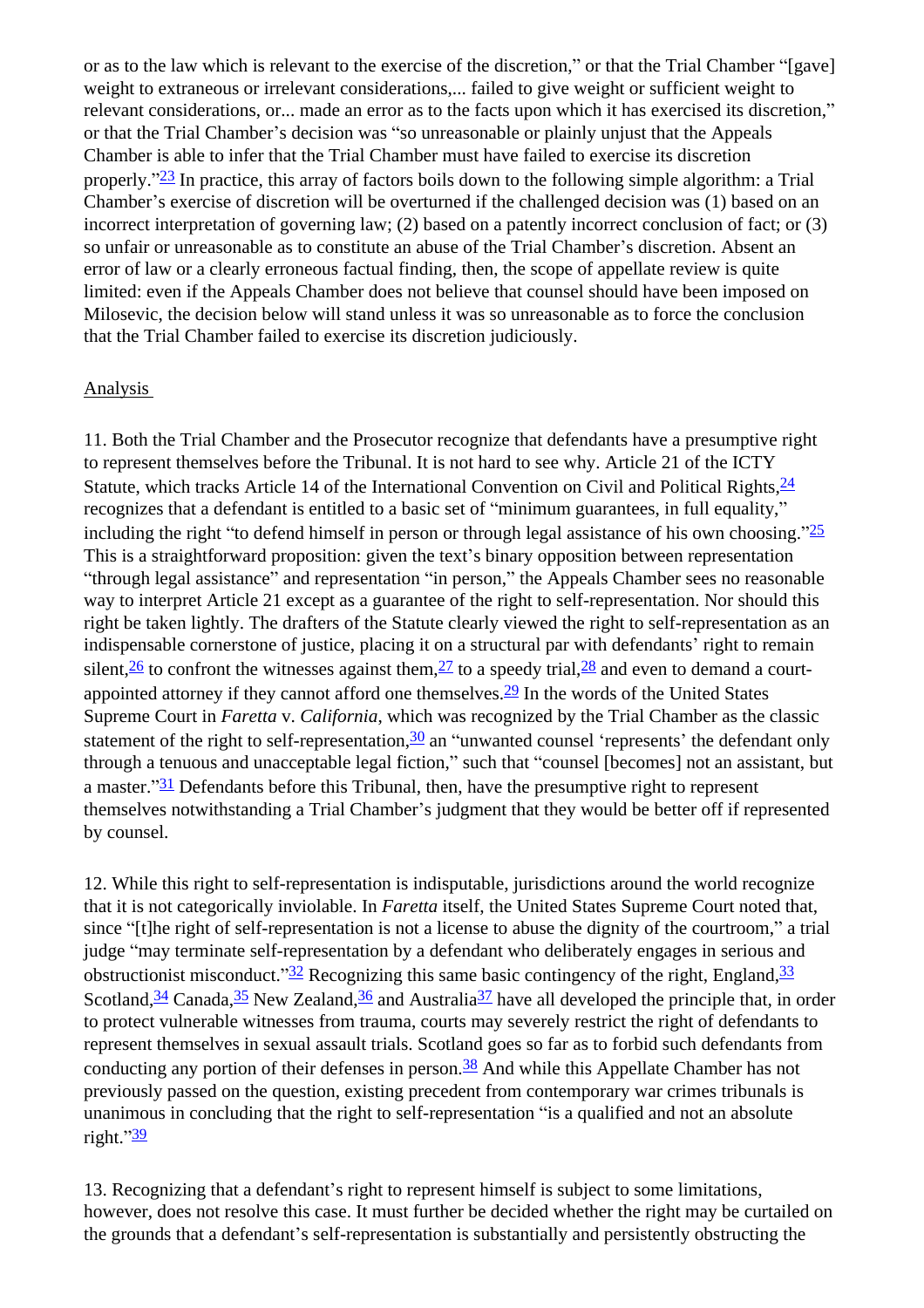proper and expeditious conduct of his trial. The Appeals Chamber believes that, under the appropriate circumstances, the Trial Chamber may restrict the right on those grounds. It is particularly instructive in this regard to consider the parallel statutory right of an accused before the Tribunal "to be tried in his [own] presence"  $\frac{40}{4}$  $\frac{40}{4}$  $\frac{40}{4}$  – a right that is found in the very same clause of the ICTY Statute as the right to self-representation. Notwithstanding the express enunciation of this right in the Statute, Rule 80(B) of the Rules of Procedure and Evidence allows a Trial Chamber to "order the removal of an accused from the courtroom and continue the proceedings in the absence of the accused if the accused has persisted in disruptive conduct." If a defendant's right to be present for his trial – which, to reiterate, is listed in the same string of rights and indeed in the same *clause*  as the right to self-representation – may thus be restricted on the basis of substantial trial disruption, the Appeals Chamber sees no reason to treat the right to self -representation any differently.

14. Defense counsel objects that "the appointment of counsel to an accused who is engaging in deliberate misconduct... is quite distinct from the situation where an accused would be allowed to continue [representing himself] but for a finding of medical unfitness." $\frac{41}{4}$  $\frac{41}{4}$  $\frac{41}{4}$  But it cannot be that the only kind of disruption legitimately cognizable by a Trial Chamber is the intentional variety. How should the Tribunal treat a defendant whose health, while good enough to engage in the ordinary and non-strenuous activities of everyday life, is not sufficiently robust to withstand all the rigors of trial work – the late nights, the stressful cross-examinations, the courtroom confrontations – unless the hearing schedule is reduced to one day a week, or even one day a month? $\frac{42}{4}$  Must the Trial Chamber be forced to choose between setting that defendant free and allowing the case to grind to an effective halt? In the Appeals Chamber's view, to ask that question is to answer it. $\frac{43}{5}$  $\frac{43}{5}$  $\frac{43}{5}$ 

15. The only remaining question is whether the Trial Chamber properly exercised its discretion in this particular instance. As to the preliminary issue of the bare decision to assign counsel, the Appeals Chamber cannot conclude – although the question is close – that the Trial Chamber abused its discretion in doing so. Milosevic's representation of himself required the Trial Chamber to adjourn the proceedings repeatedly throughout the presentation of the Prosecution's case, and delayed the start of the Defense case by nearly three months. The doctors who examined Milosevic in July each concluded that, given his condition at the time, Milosevic was not fit to continue defending himself.<sup>44</sup> And it was within the Trial Chamber's discretion to conclude that any concerns about Assigned Counsel's ability to represent Milosevic properly (whether because of Milosevic's refusal to cooperate or because of witnesses' refusal to testify) $\frac{45}{2}$  $\frac{45}{2}$  $\frac{45}{2}$  were speculative at that time. There was a legitimate basis, in other words, for the Trial Chamber's conclusion that the trial "might last for an unreasonably long time, or worse yet, might not be concluded" if Milosevic were allowed to continue representing himself. Given that finding, it was within the Trial Chamber's discretion to assign counsel to Milosevic notwithstanding his opposition. [46](#page-8-23)

16. The Appeals Chamber parts ways with the Trial Chamber, however, in its assessment of the Order on Modalities. $\frac{47}{1}$  In spelling out the future working relationship between Milosevic and Assigned Counsel, the Order sharply restricts Milosevic's ability to participate in the conduct of his case in any way. The Order makes his ability to participate at all contingent on a case-by-case, discretionary decision by the Trial Chamber. $\frac{48}{3}$  $\frac{48}{3}$  $\frac{48}{3}$  It implies that he would only occasionally – "where appropriate" – be permitted to examine witnesses. $\frac{49}{2}$  And it indicates that, even where he is permitted to examine a witness, he may do so only after Assigned Counsel had already completed their examination. In every way, then, the Order relegates Milosevic to a visibly second-tier role in the trial.

17. These sharp restrictions, unfortunately, were grounded on a fundamental error of law: the Trial Chamber failed to recognize that any restrictions on Milosevic's right to represent himself must be limited to the minimum extent necessary to protect the Tribunal's interest in assuring a reasonably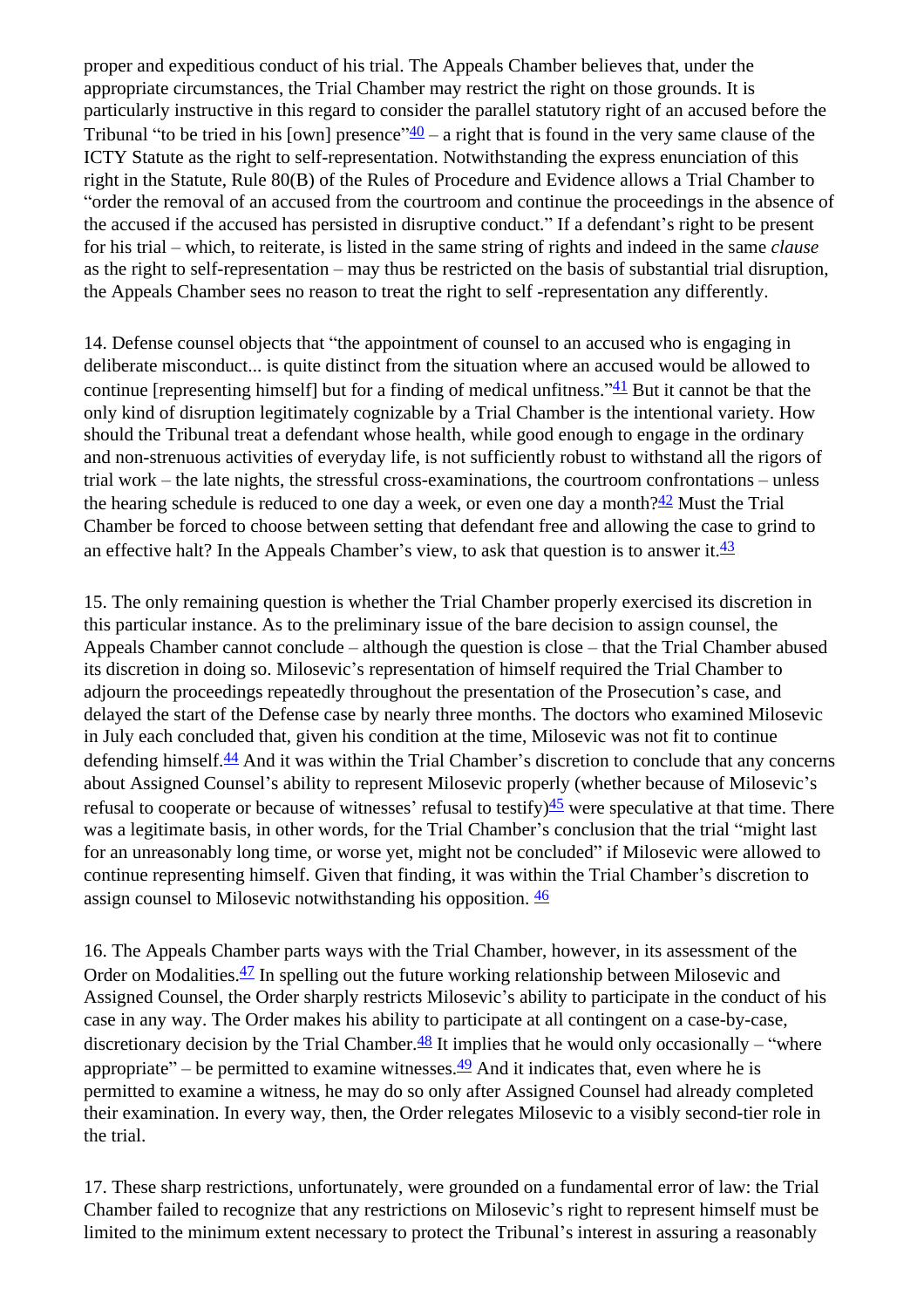expeditious trial. When reviewing restrictions on fundamental rights such as this one, many jurisdictions are guided by some variant of a basic proportionality principle: any restriction of a fundamental right must be in service of "a sufficiently important objective," and must "impair the right... no more than is necessary to accomplish the objective."[50](#page-9-3) Similarly, while the International Covenant on Civil and Political Rights allows some restriction of certain civil rights where "necessary to protect national security, public order (*ordre public*), public health or morals, or the rights and freedoms of others,"[51](#page-9-4) the United Nations Human Rights Committee has observed that any such restrictions "must conform to the principle of proportionality;... they must be the least intrusive instrument amongst those which might achieve the desired result; and they must be proportionate to the interest to be protected." $\frac{52}{2}$  $\frac{52}{2}$  $\frac{52}{2}$  And the ICTY itself has been guided by a "general" principle of proportionality" in assessing defendants' suitability for provisional release, noting that a restriction on the fundamental right to liberty is acceptable only when it is "(1) suitable, (2) necessary and when (3) its degree and scope remain in a reasonable relationship to the envisaged target. $\frac{53}{5}$  $\frac{53}{5}$  $\frac{53}{5}$ 

18. The Appeals Chamber considers that a proportionality principle of this sort was clearly called for here. The excessiveness of the Trial Chamber's restrictions is apparent for at least three reasons: (1) the medical reports relied on by the Trial Chamber explicitly rejected the notion that Milosevic's condition is permanent  $\frac{54}{54}$  (2) there was no evidence that Milosevic had suffered from any health problems since late July; and (3) Milosevic made a vigorous two-day opening statement without interruption or apparent difficulty. Despite these indications of possible improvement in Milosevic's condition, however, the Trial Chamber failed to impose a carefully calibrated set of restrictions on Milosevic's trial participation. Given the need for proper respect of a right as fundamental as this one, this failure was an improper exercise of the trial court's discretion.[55](#page-9-8)

## **Disposition**

19. In light of the foregoing discussion, the Appeals Chamber affirms the Trial Chamber's imposition of defense counsel, but reverses its Order on Modalities. On remand, the Trial Chamber should craft a working regime that minimizes the practical impact of the formal assignment of counsel, except to the extent required by the interests of justice. At a minimum, this regime must be rooted in the default presumption that, when he is physically capable of doing so, Milosevic will take the lead in presenting his case – choosing which witnesses to present, questioning those witnesses before Assigned Counsel has an opportunity to do so, arguing any proper motions he desires to present to the court, giving a closing statement when the defense rests, and making the basic strategic decisions about the presentation of his defense. But this presumption is just that: a presumption. Under the current circumstances, where Milosevic is sufficiently well to present a vigorous, two-day opening statement, it was an abuse of discretion to curtail his participation in the trial so dramatically on the grounds of poor health. The Appeals Chamber can hardly anticipate, however, the myriad health-related difficulties that may arise in the future, or use this occasion to calibrate an appropriate set of responses to every possible eventuality. It is therefore left to the wise discretion of the Trial Chamber to steer a careful course between allowing Milosevic to exercise his fundamental right of self-representation and safeguarding the Tribunal's basic interest in a reasonably expeditious resolution of the cases before it.

20. The Appeals Chamber stresses the following point: in practice, if all goes well, the trial should continue much as it did when Milosevic was healthy. To a lay observer, who will see Milosevic playing the principal courtroom role at the hearings, the difference may well be imperceptible. If Milosevic's health problems resurface with sufficient gravity, however, the presence of Assigned Counsel will enable the trial to continue even if Milosevic is temporarily unable to participate. The precise point at which that reshuffling of trial roles should occur will be up to the Trial Chamber.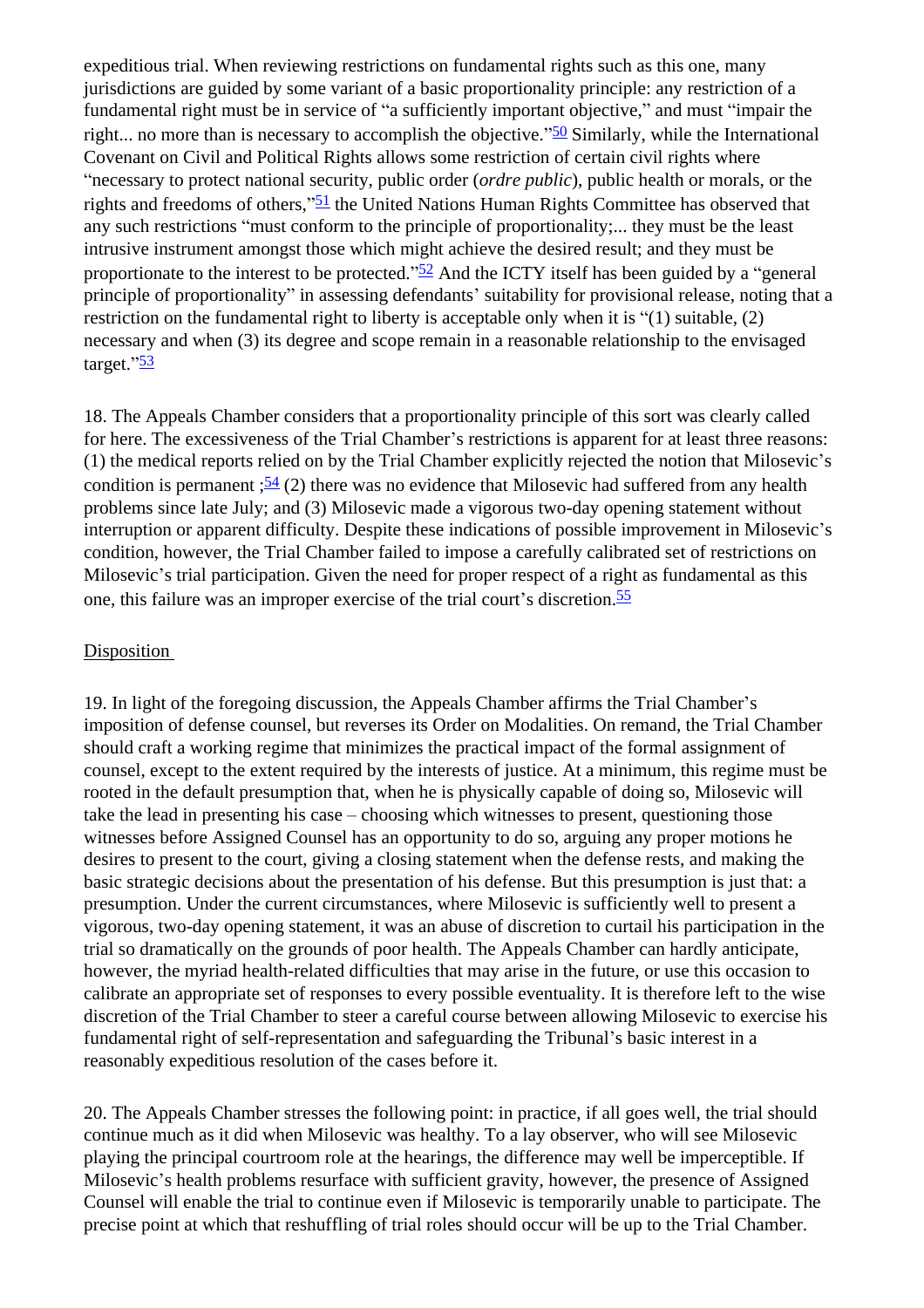21. The decision below is affirmed in part and reversed in part, and the case is remanded for further proceedings not inconsistent with this decision. The Trial Chamber may grant orders to enhance the proceedings as and when necessary.

Done in English and French, the English text being authoritative.

Dated this 1st day of November 2004, At The Hague, The Netherlands.

Judge Theodor Meron Presiding Judge

\_\_\_\_\_\_\_\_\_\_\_\_\_\_\_\_\_\_\_\_\_

# **[Seal of the International Tribunal]**

<span id="page-7-6"></span>7 Reasons for Assigning Counsel, para. 53.

<span id="page-7-7"></span>8 Reasons for Assigning Counsel, para. 55.

<span id="page-7-15"></span>16 Reasons for Assigning Counsel, para. 65.

<span id="page-7-16"></span>17 Order on the Modalities to be Followed by Court Assigned Counsel, 3 September 2004 (hereinafter "Order on Modalities"), pp. 2-3.

<span id="page-7-17"></span>18 Reasons for Assigning Counsel, para. 68.

<span id="page-7-0"></span><sup>1</sup> Decision on Prosecution Interlocutory Appeal from Refusal to Order Joinder, Case Nos. IT-99-37-AR73, IT-01-50-AR73, and IT-01-51-AR73, 1 February 2002.

<span id="page-7-1"></span><sup>2</sup> Status Conference, Case No. IT-99 -37-PT, 30 August 2001, T.15-18.

<span id="page-7-2"></span><sup>3</sup> Reasons for Decision on the Prosecution Motion Concerning Assignment of Counsel, 4 April 2003, para. 40.

<span id="page-7-3"></span><sup>4</sup> Oral ruling by the Trial Chamber on 18 December 2002, T.14574.

<span id="page-7-4"></span><sup>5</sup> Reasons for Decision on Assignment of Defence Counsel, 22 September 2004 (hereinafter "Reasons for Assigning Counsel "), para. 53.

<span id="page-7-5"></span><sup>6</sup> In its Reasons for Assigning Counsel, the Trial Chamber noted that "eight of these occasions related exclusively to problems with the Accused's blood pressure," para 56, n.120, but neither this decision nor the parties' briefs further discuss the other causes that contributed to the remaining five interruptions. At oral argument, Milosevic contended that bouts with the flu had been responsible for some portion of the delays, but we have been provided with no evidence supporting his claims.

<span id="page-7-8"></span><sup>9</sup> Order Rescheduling and Setting the Time Available to Present the Defence Case, 25 February 2004, pp. 2, 4.

<span id="page-7-9"></span><sup>10</sup> Reasons for Assigning Counsel, para. 59.

<span id="page-7-10"></span><sup>11</sup> Reasons for Assigning Counsel, para. 26.

<span id="page-7-12"></span><span id="page-7-11"></span><sup>12</sup> Hearing, 5 July 2004, T.32153-32154.

<sup>13</sup> Reasons for Assigning Counsel, para. 13.

<span id="page-7-13"></span><sup>14</sup> Reasons for Assigning Counsel, para. 60.

<span id="page-7-14"></span><sup>15</sup> Hearing, 2 September 2004, T.32357 -32359. Milosevic objected as soon as the Trial Chamber announced the assignment of counsel, declaring that he "want[ed] the Appeals Chamber to consider this decision of yours, which is illegal, which violates international law, which violates every conceivable covenant on human rights." *Id.,* at T.32360

<span id="page-7-18"></span><sup>19</sup> Order on Request for Certification to Appeal the Decision of the Trial Chamber on Court Assigned Counsel, 10 September 2004, pp. 3-4.

<span id="page-7-19"></span><sup>20</sup> Order on Request for Certification to Appeal the Decision of the Trial Chamber on Court Assigned Counsel, 10 September 2004, pp. 3-4.

<span id="page-7-21"></span><span id="page-7-20"></span><sup>21</sup> *Prosecutor v. Milosevic*, Reasons for Decision on Prosecution Interlocutory Appeal from Refusal to Order Joinder, Case Nos. IT-99-37-AR73, IT-01-50-AR73, and IT-01-51-AR73, 18 April 2002 (hereinafter "Refusal to Order Joinder"), para. 3.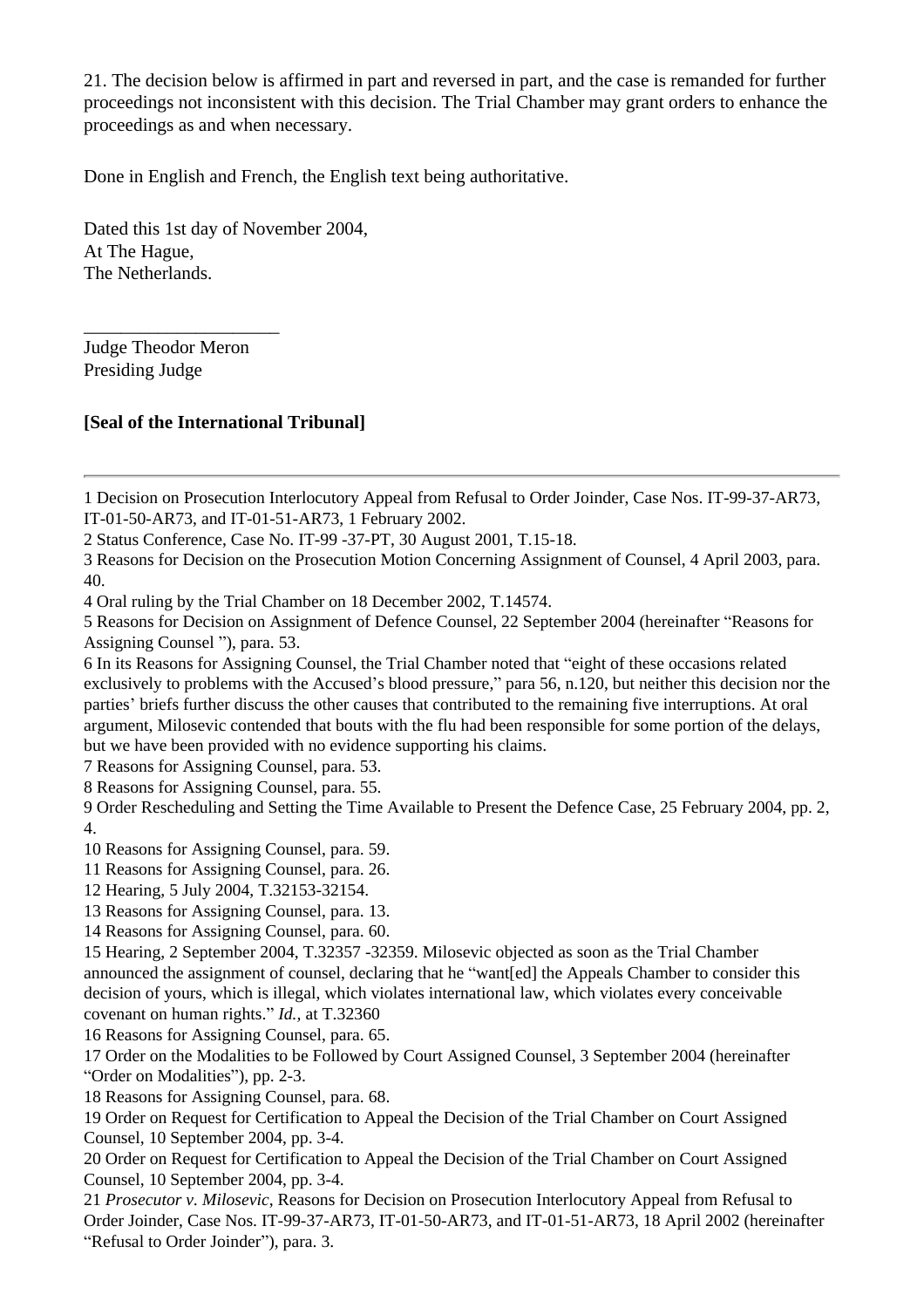- 22 Refusal to Order Joinder, para. 4.
- <span id="page-8-0"></span>23 Refusal to Order Joinder, paras. 5-6.

<span id="page-8-1"></span>24 *See* Report of the Secretary General Pursuant to Paragraph 2 of Security Council Resolution 808, 3 May 1993, S/25704, para. 106.

<span id="page-8-2"></span>25 Statute of the International Criminal Tribunal for the former Yugoslavia (hereinafter "ICTY Statute"), Art. 21, §4.

- <span id="page-8-3"></span>26 ICTY Statute, Art. 21 §4(g).
- <span id="page-8-4"></span>27 ICTY Statute, Art. 21 §4(e)
- <span id="page-8-5"></span>28 ICTY Statute, Art. 21 §4(c).
- <span id="page-8-6"></span>29 ICTY Statute, Art. 21 §4(d).
- <span id="page-8-7"></span>30 Reasons for Assigning Counsel, para. 45.
- <span id="page-8-8"></span>31 422 U.S. 806, 820-821 (1975) (United States Supreme Court).
- <span id="page-8-9"></span>32 422 U.S. 806, 834 n.46 (1975) ( United States Supreme Court).
- <span id="page-8-10"></span>33 Youth Justice and Criminal Evidence Act (England) 1999, secs. 34-35

<span id="page-8-11"></span>34 Criminal Procedure (Scotland) Act 1995, sec. 288C(1), as amended by the Sexual Offences (Procedure and Evidence) ( Scotland) Act 2002

- <span id="page-8-12"></span>35 Criminal Code, RS 1985, sec. 486 (2.3)
- <span id="page-8-13"></span>36 Evidence Act 1908 (NZ), sec. 23F

<span id="page-8-14"></span>37 Crimes Act 1914 (Cth), secs 15YF, 15YG, 15YH; Evidence Act 1906 (Cth), sec. 106G; Criminal Procedure Act 1986 (NSW ), sec. 294A; Sexual Offences (Evidence and Procedure) Act 1983 (NT), sec. 5; Evidence Act 1977 (Qld), sec. 21(L)-(S).

<span id="page-8-16"></span><span id="page-8-15"></span>38 Criminal Procedure (Scotland) Act 1995, sec. 288C(1), as amended by the Sexual Offences (Procedure and Evidence) ( Scotland) Act 2002. Civil law jurisdictions, of course, go further still: as the Trial Chamber noted, defendants often have no choice but to accept representation by counsel in serious criminal cases. *E. g.,* Article 274 of the French Code of Criminal Procedure; Section 140 of the German Code of Criminal Procedure; Article 294 of the Belgian Code of Criminal Procedure; Article 71(1) of the Yugoslavian Code of Criminal Procedure; Articles 282 and 283 of the Code of Criminal Procedure of the Republic of Korea. 39 *Prosecutor v. Norman*, Case No. SCSL-2004-14-T, Decision on the Application of Samuel Hinga Norman for Self Representation under Article 17(4)(d) of the Statute of the Special Court, 8 June 2004, paras. 9, 15 (Special Court for Sierra Leone) (denying defendant's request to represent himself in significant part because of the "long adjournments" that would be necessary if the request were granted); *see also Prosecutor v. Seselj* , Case No. IT-03-67-PT, Decision on Prosecution's Motion for Order Appointing Counsel to Assist Vojislav Šeselj with his Defence," 9 May 2003, para. 20 (recognizing that right to selfrepresentation "is not absolute" and may be restricted on the basis of the Tribunal's "legitimate interest in ensuring that the trial proceeds in a timely manner without interruptions, adjournments, or disruptions"). 40 ICTY Statute, Art. 21 §4(d).

<span id="page-8-18"></span><span id="page-8-17"></span>41 Appeal Against the Trial Chamber's Decision on Assignment of Defence Counsel, 29 September 2004, para. 54.

<span id="page-8-19"></span>42 We reject Assigned Counsel's contention that Milosevic's inability to represent himself necessarily rendered him unfit to stand trial at all. Trial litigation is an extraordinarily demanding profession. It cannot be that only those defendants capable of meeting its demands are formally fit to stand trial.

<span id="page-8-20"></span>43 *See generally Savage v. Estelle*, 924 F.2d 1459 (9th Cir. 1990) (United States Ninth Circuit Court of Appeals ) (holding that defendant who suffered from an incapacitating stutter did not have the right to represent himself); *Johnson v. State*, 17 P.3d 1008 (Nev. 2001 ) (Nevada Supreme Court, United States) (finding that right to self-representation was properly denied where expert testimony indicated that defendant's fragile mental state "might well succumb to the added stress of self-representation and deteriorate to the point where it would become necessary to continuously disrupt the proceedings to monitor his 'present' mental abilities and competence"). *Cf. State v. Christian* , 657 N.W.2d 186, 200 (Minn. 2003) (Minnesota Supreme Court, United States) (recognizing that even "unintentional[]" disruption of a trial by a defendant's can serve as a basis for denying self-representation).

<span id="page-8-21"></span>44 Reasons for Assigning Counsel, para. 60.

<span id="page-8-23"></span><span id="page-8-22"></span>45 *See* Amici Curiae Submissions in Response to the Trial Chamber's "Further Order on Future Conduct of the Trial Concerning Assignment of Defence Counsel" Dated 7 August 2004, 13 August 2004, para. 16. 46 We reject Assigned Counsel's contention that it was improper for the Trial Chamber to deny Milosevic's leave to obtain his own medical report before counsel was assigned. We need not reach the substance of this challenge, since we find that it was waived at the trial level. Milosevic waited to make this request until 1 September 2004, despite the fact that it had been clear since early July 2004 that the Trial Chamber was investigating Milosevic's health at least in part because it doubted his ability to continue representing